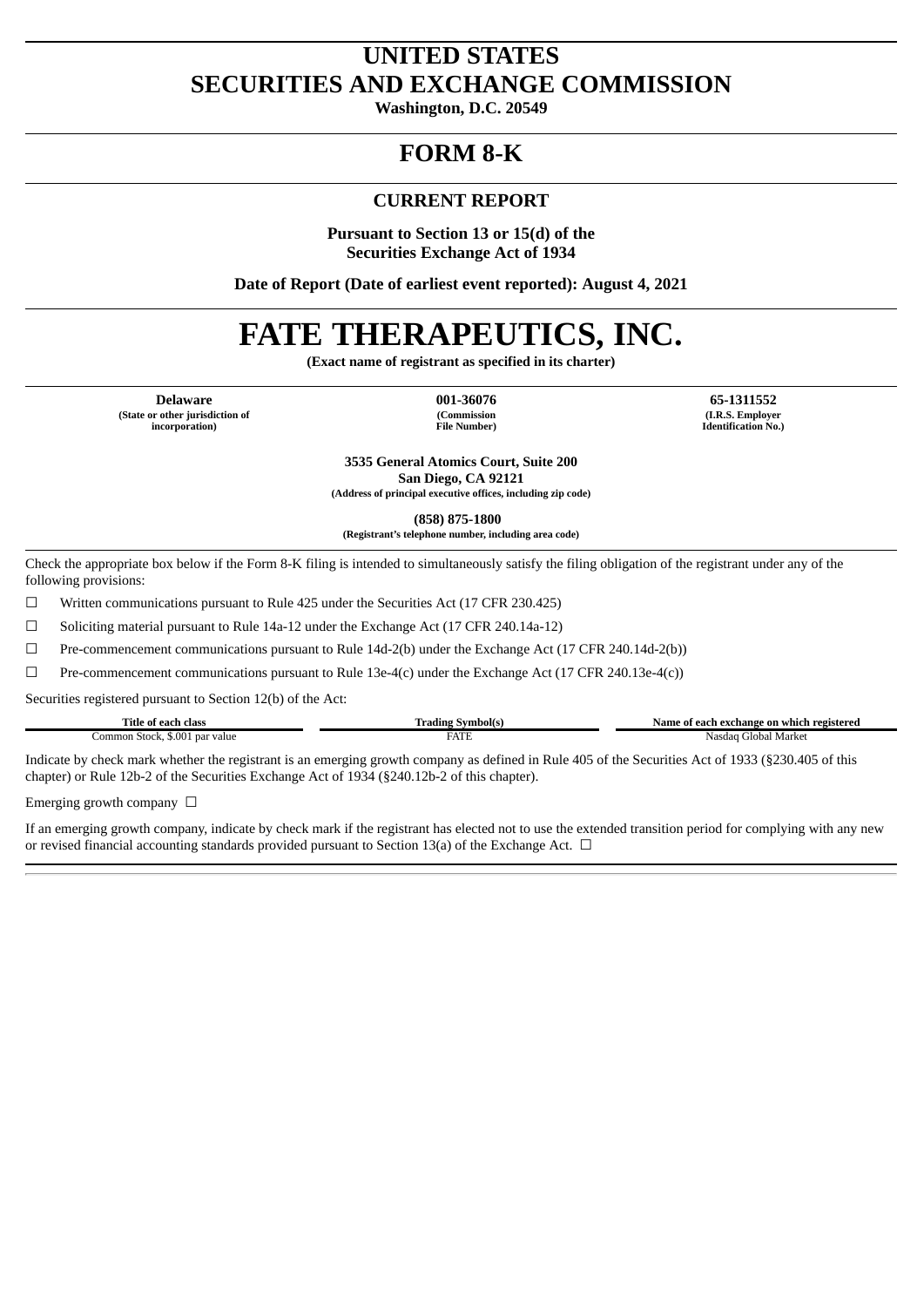## **Item 2.02 Results of Operations and Financial Condition.**

On August 4, 2021, Fate Therapeutics, Inc. (the "Company") issued a press release announcing its financial results for the quarter ended June 30, 2021. A copy of the press release is attached as Exhibit 99.1.

The information in this Item 2.02 of this Current Report on Form 8-K, including Exhibit 99.1, is being furnished and shall not be deemed "filed" for the purposes of Section 18 of the Securities Exchange Act of 1934, as amended ("Exchange Act") or otherwise subject to the liability of that section, nor shall such information be deemed incorporated by reference in any filing under the Exchange Act or the Securities Act of 1933, as amended, regardless of the general incorporation language of such filing, except as shall be expressly set forth by specific reference in such filing.

#### **Item 9.01 Financial Statements and Exhibits.**

*(d) Exhibits.*

| <b>Exhibit No.</b> | <b>Description</b>                                                          |
|--------------------|-----------------------------------------------------------------------------|
| 99.1               | Press release dated August 4, 2021                                          |
| 104                | Cover Page Interactive Data File (embedded within the Inline XBRL document) |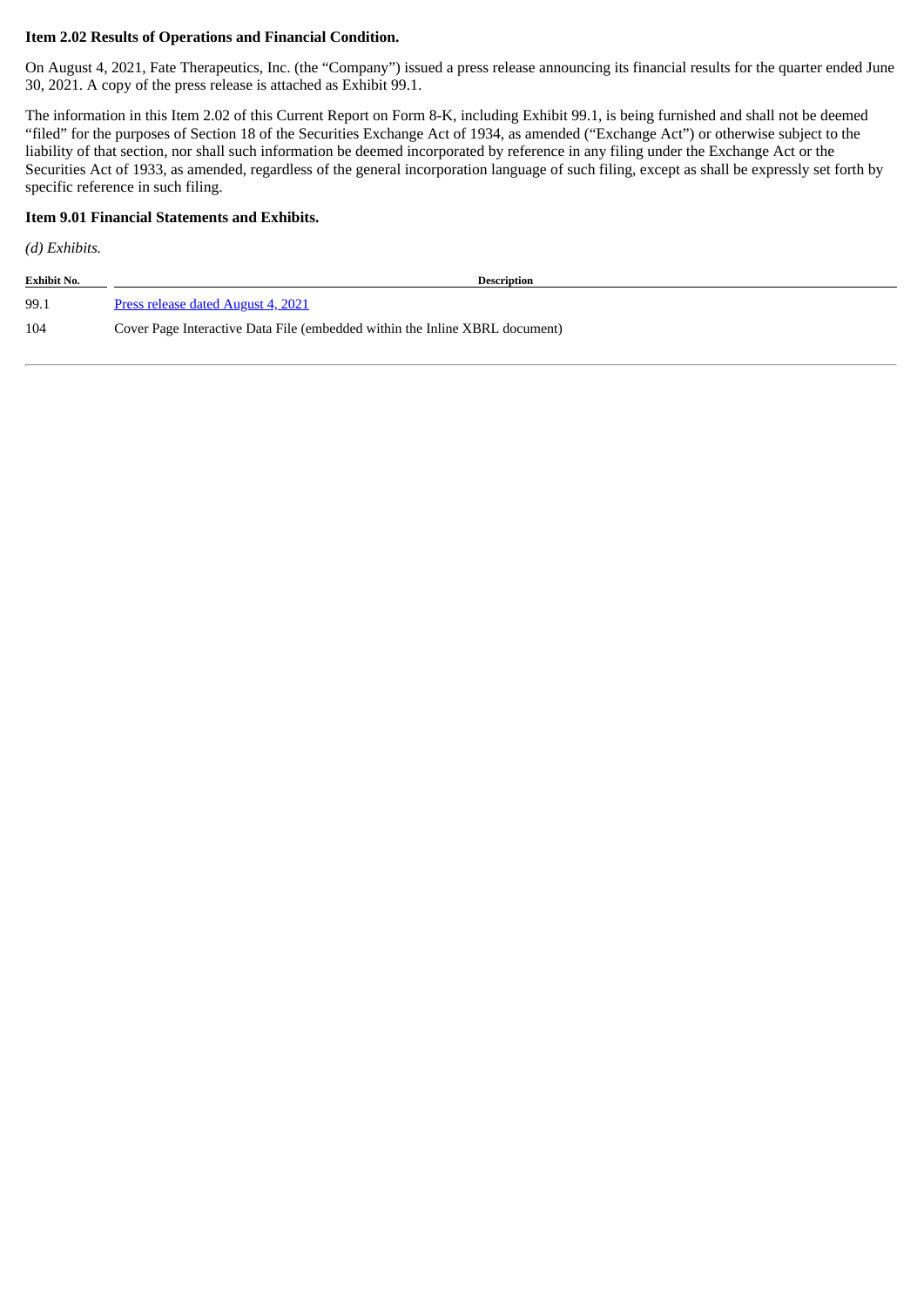# **SIGNATURES**

Pursuant to the requirements of the Securities Exchange Act of 1934, the registrant has duly caused this report to be signed on its behalf by the undersigned hereunto duly authorized.

Date: August 4, 2021

# **FATE THERAPEUTICS, INC.**

By: /s/ J. SCOTT WOLCHKO

J. Scott Wolchko President and Chief Executive Officer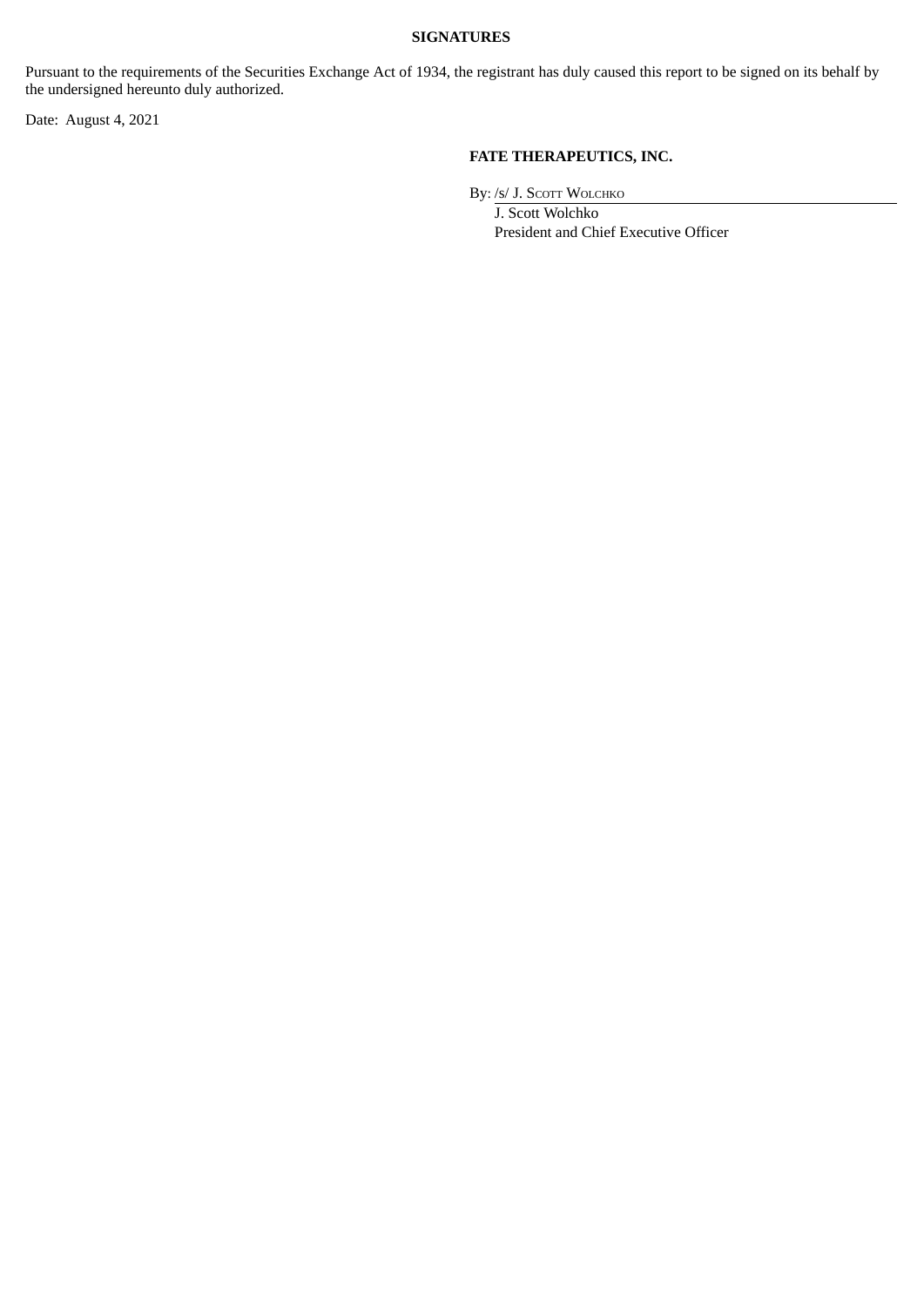

# <span id="page-3-0"></span>**Fate Therapeutics Reports Second Quarter 2021 Financial Results and Highlights Operational Progress**

First Patient Treated for Relapsed / Refractory ALL in Landmark Phase 1 Clinical Trial of FT819, the First-ever iPSC-derived CAR T-cell Therapy; Off-the-Shelf Product Candidate Derived from Clonal Master iPSC Line with Novel CD19-specific 1XX CAR Integrated into TRAC *Locus*

FT516 Interim Phase 1 Data for Relapsed / Refractory Lymphoma Featured at ASCO; 8 of 11 Patients in Dose Cohorts 2 and 3 Achieved *Objective Response, including 6 Patients with Complete Response*

Interim Phase 1 Data from FT516 and FT538 Programs for Relapsed / Refractory AML Highlighted at May Investor Event; 5 of 12 Patients *Achieved Objective Response with Complete Clearance of Bone Marrow Leukemic Blasts*

New Phase 1 Clinical Data from FT516 and FT596 Programs in Relapsed / Refractory Lymphoma to be Featured at Investor Event on *August 19*

**San Diego, CA** – **August 4, 2021** – Fate Therapeutics, Inc. (NASDAQ: FATE), a clinical-stage biopharmaceutical company dedicated to the development of programmed cellular immunotherapies for patients with cancer, today reported business highlights and financial results for the second quarter ended June 30, 2021.

"We are very pleased with the early clinical safety and activity we have observed with our off-the-shelf, iPSC-derived NK cell programs in relapsed / refractory lymphoma and acute myeloid leukemia, where interim Phase 1 data indicate FT516 and FT538 are well tolerated and can deliver complete responses for patients. We look forward to sharing additional clinical data from our FT516 and FT596 programs in Bcell lymphoma at our upcoming investor event," said Scott Wolchko, President and Chief Executive Officer of Fate Therapeutics. "Additionally, treatment of the first patient with FT819, the first-ever iPSC-derived T-cell therapy to undergo clinical investigation, is a landmark achievement and further demonstrates the Company's leadership in off-the-shelf, iPSC-derived cell therapy and the versatility of its proprietary iPSC Product Platform."

# *B-cell Malignancy Disease Franchise*

• **Positive Interim Phase 1 Clinical Data of FT516 Presented at ASCO.** At the 2021 American Society of Clinical Oncology Annual Meeting (ASCO) held in June, the Company highlighted interim clinical data from its dose-escalating Phase 1 study of FT516 in combination with rituximab for the treatment of relapsed / refractory B-cell lymphoma (BCL). As of the data cutoff date of March 11, 2021, eight of eleven patients (73%) in Dose Cohorts 2 and 3 ( $n=4$  at 90 million cells / dose and  $n=7$  at 300 million cells / dose, respectively) achieved an objective response, including six patients (55%) who achieved a complete response. Notably, two of four patients previously treated with autologous CD19 CAR-T cell therapy achieved a complete response. The FT516 treatment regimen was well tolerated, and no treatment-emergent adverse events of any grade of cytokine release syndrome (CRS), immune effector cell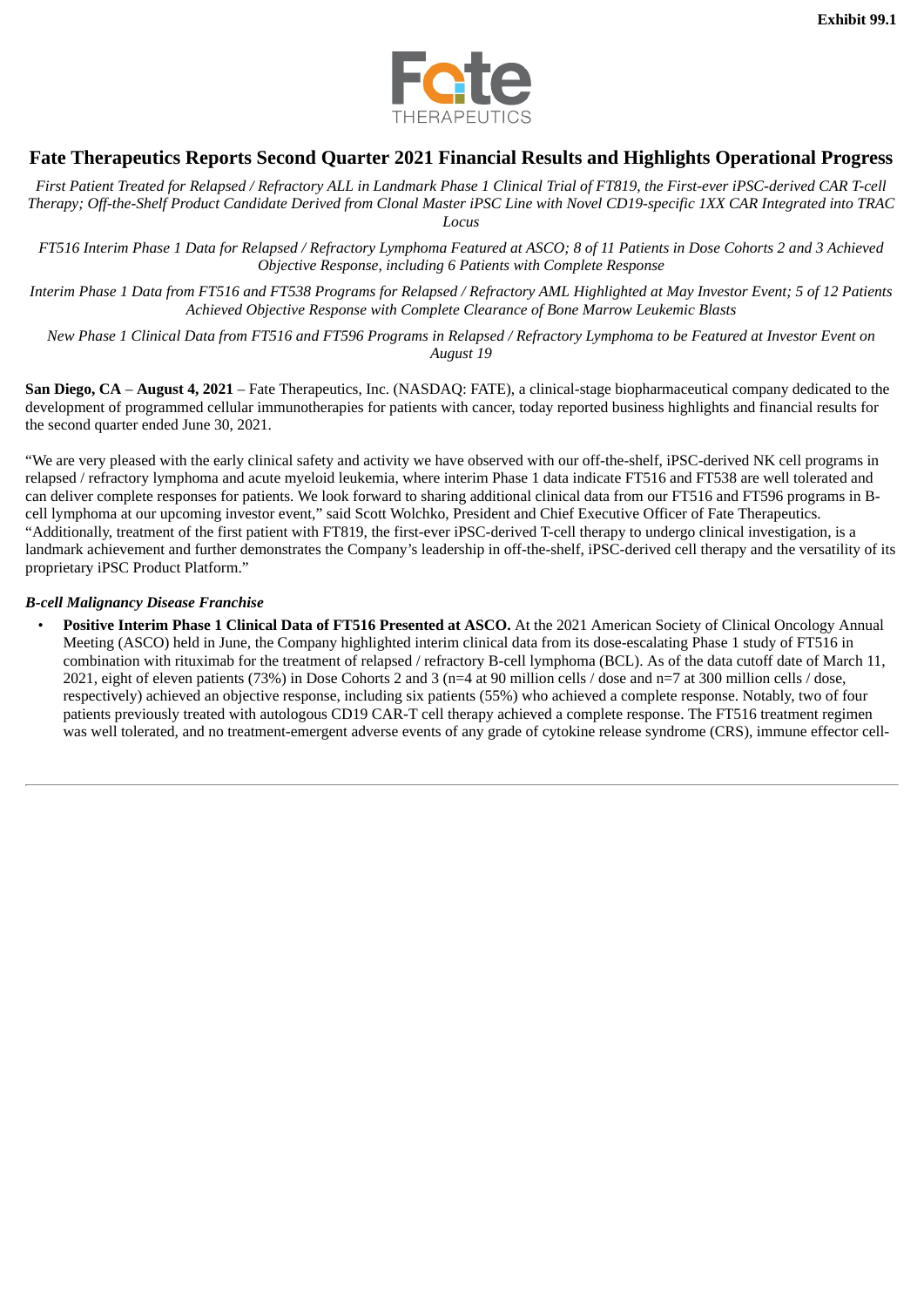associated neurotoxicity syndrome (ICANS), or graft-versus-host disease (GVHD) were reported. Dose escalation is ongoing with enrollment in Dose Cohort 4 (900 million cells / dose).

- **FT596 Phase 1 Clinical Trial Enrolling in Dose Cohort 4.** The dose-escalating Phase 1 study of FT596 for patients with relapsed / refractory BCL has successfully cleared dose-limiting toxicity in Dose Cohort 3 (single dose of 300 million cells) as monotherapy and in combination with rituximab. Dose escalation of the single-dose treatment schedule is ongoing in both regimens with enrollment in Dose Cohort 4 (900 million cells). The Company is also preparing to initiate enrollment of a multi-dose treatment schedule in both regimens, with FT596 administered on Day 1 and Day 15 at 300 million cells / dose with the potential to dose escalate to 900 million cells / dose.
- **First Patient Treated in Landmark Phase 1 Study of iPSC-derived T-cell Therapy.** In July, the first patient was treated in the Company's landmark Phase 1 clinical trial of FT819, the first-ever T-cell therapy derived from a clonal master induced pluripotent stem cell (iPSC) line to undergo clinical investigation. FT819 is an off-the-shelf, allogeneic CAR T-cell therapy targeting CD19, and is engineered with several first-of-kind features designed to improve the safety and efficacy of CAR T-cell therapy including a novel 1XX CAR signaling domain (1XX-CAR19) that extends T-cell effector function without eliciting exhaustion; integration of the CAR transgene directly into the T-cell receptor alpha constant (TRAC) locus, which promotes uniform CAR expression and enhances T-cell potency; and complete bi-allelic disruption of T-cell receptor expression to prevent GVHD. The first patient received a single FT819 dose of 90 million cells for the treatment of relapsed / refractory acute lymphoblastic leukemia (ALL).

# *AML Disease Franchise*

- **Interim Phase 1 Clinical Data of FT516 Demonstrate Anti-leukemic Activity.** At a virtual investor event in May, the Company highlighted interim clinical data from its dose-escalating Phase 1 study of FT516 as monotherapy for the treatment of relapsed / refractory acute myeloid leukemia (AML). As of the data cutoff date of April 16, 2021, of the nine patients treated in Dose Cohorts 1 and 2 (n=3 at 90 million cells / dose and n=6 at 300 million cells / dose, respectively), six patients showed anti-leukemic activity as evidenced by on-treatment reduction in bone marrow blasts, with four patients (44%) achieving an objective response with complete clearance of leukemic blasts in the bone marrow. Three of these four responders achieved a best overall response of complete remission with incomplete hematopoietic recovery (CRi) based on 2017 ELN response criteria, including two patients in Dose Cohort 2 with ongoing remission without further therapeutic intervention at six months' follow-up. The FT516 treatment regimen was well tolerated, and no treatment-emergent adverse events of any grade of CRS, ICANS, or GVHD were reported. Dose escalation is ongoing with enrollment in Dose Cohort 3 (900 million cells / dose).
- **Anti-leukemic Activity Observed in Dose Cohort 1 of FT538 Phase 1 Study.** The Company also highlighted initial clinical data from its dose-escalating Phase 1 Study of FT538 as monotherapy for the treatment of relapsed / refractory AML. As of the data cutoff date of May 6, 2021, two patients in Dose Cohort 1 (100 million cells / dose) were evaluable for safety and anti-leukemic activity, both of whom showed anti-leukemic activity as evidenced by on-treatment reduction in bone marrow blasts. One patient, who was refractory to their two most recent prior therapies, achieved a CRi based on 2017 ELN response criteria at the end of the first treatment cycle. The FT538 treatment regimen was well tolerated, and no treatment-emergent adverse events of any grade of CRS, ICANS, or GVHD were reported. No dose-limiting toxicities have been observed, and dose escalation is ongoing with enrollment in Dose Cohort 1. Upon clearance of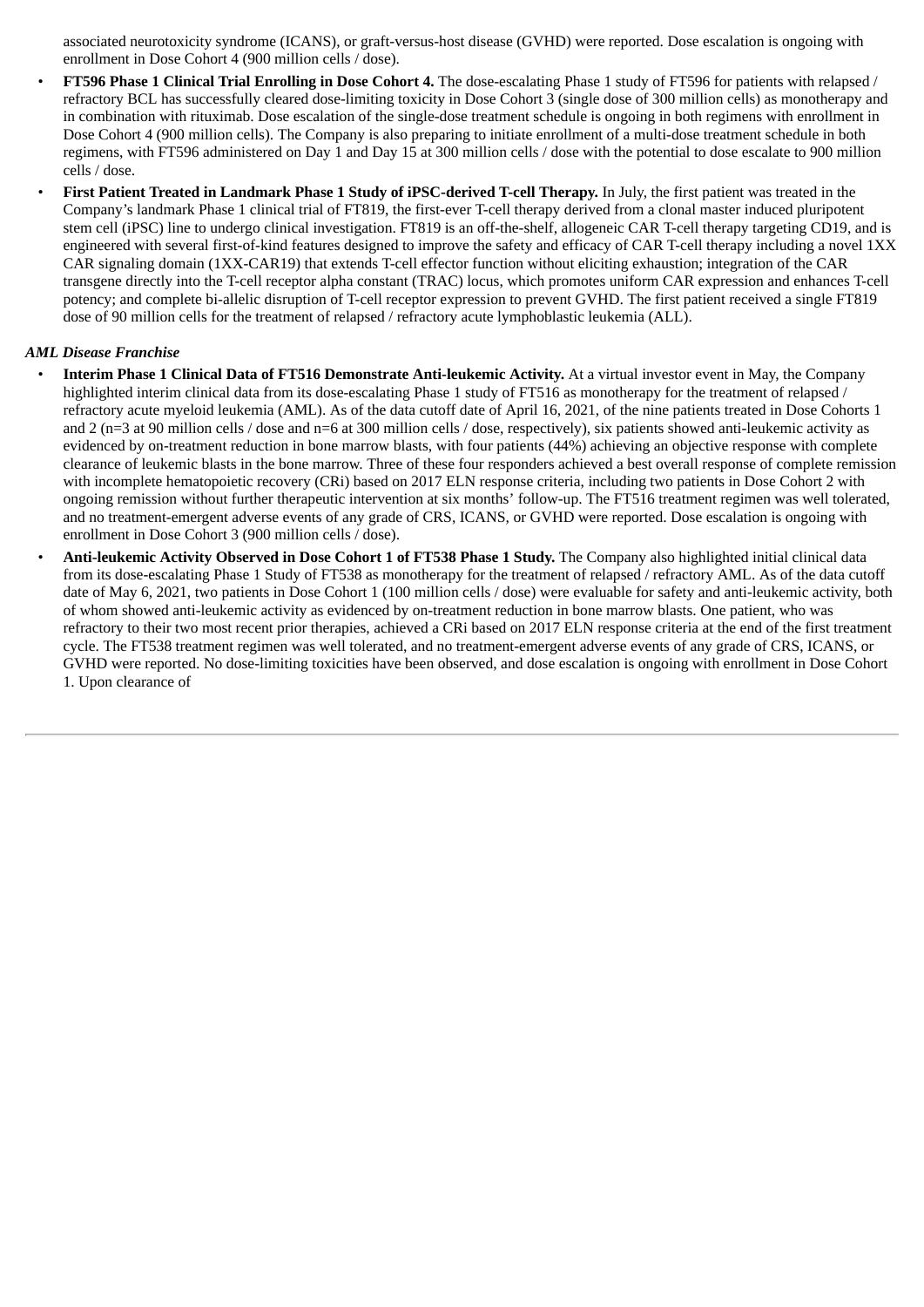Dose Cohort 1, enrollment is set to commence in an investigator-initiated Phase 1 clinical trial of FT538 in combination with the CD38-targeted monoclonal antibody daratumumab in patients with relapsed / refractory AML, a therapeutic strategy designed to exploit the product candidate's proprietary high-affinity, non-cleavable (hnCD16) receptor and CD38 knock-out (CD38KO) to target and eliminate CD38+ leukemic blasts.

• **Adaptive Phenotype and Functionality of FT538 Featured at ASGCT Symposium.** At the 24th Annual American Society of Gene & Cell Therapy Meeting (ASGCT) held virtually in May, Dr. Jeffrey S. Miller, Professor of Medicine, University of Minnesota and Deputy Director of the Masonic Cancer Center, presented preclinical data demonstrating that the metabolic, transcriptional and functional properties of FT538 are substantially similar to those of adaptive NK cells, a discrete subset of memory-like NK cells with superior effector function. The deletion of the CD38 gene (CD38KO) was shown to enhance metabolic fitness, resistance to oxidative stress, serial innate cytotoxicity, and antibody-dependent cellular cytotoxicity compared to peripheral blood NK cells.

# *Multiple Myeloma Franchise*

- **Multiple Clinical Sites Activated for Phase 1 Study of FT538 in Combination with Daratumumab.** The Phase 1 clinical trial is designed to assess three once-weekly doses of FT538 in combination with the CD38-targeted monoclonal antibody, daratumumab, for patients with relapsed / refractory multiple myeloma (NCT04614636). Multiple clinical sites have now been activated for study conduct, and the Company will initiate enrollment at 100 million cells per dose upon clearance of the first dose cohort in its Phase 1 study of FT538 in relapsed / refractory AML.
- **Initiated GMP Production of FT576 for Phase 1 Study.** FT576 is derived from a clonal master iPSC line engineered with four functional components (CAR-BCMA + hnCD16 + IL-15RF + CD38KO) designed to enable multi-antigen targeting of myeloma cells, augment antibody-dependent cellular cytotoxicity (ADCC), promote NK cell activation without exogenous cytokine support, enhance NK cell persistence and prevent anti-CD38 monoclonal antibody-induced fratricide. GMP manufacture of FT576 is ongoing, and the Company is preparing to initiate a multi-center Phase 1 clinical trial to assess single-dose and multi-dose treatment regimens of FT576 as monotherapy and in combination with CD38-targeted monoclonal antibody therapy for the treatment of relapsed / refractory multiple myeloma.

#### *Solid Tumor Franchise*

- **Completed Qualification of FT536 Clonal Master Engineered iPSC Bank.** The master cell bank, which was created from a single iPSC clone engineered with four functional elements including a novel CAR targeting the alpha-3 domain of the pan-tumor associated stress antigens MICA and MICB, has successfully been released for initiation of FT536 GMP manufacture. Pilot manufacturing runs in support of the Investigational New Drug (IND) application for FT536 are ongoing. The Company plans to submit an IND application to the U.S. Food and Drug Administration (FDA) in the second half of 2021 to initiate a Phase 1 clinical trial of FT536 for the treatment of solid tumors. In preclinical studies, FT536 has demonstrated superior recognition and killing against a broad array of cancer cell lines compared to expanded primary NK cells as well as anti-NKG2D CAR T cells.
- **Preclinical Milestone Reached for First Product Candidate under Janssen Collaboration.** In June, the Company and Janssen elected to initiate IND-enabling activities for an iPSC-derived CAR NK cell product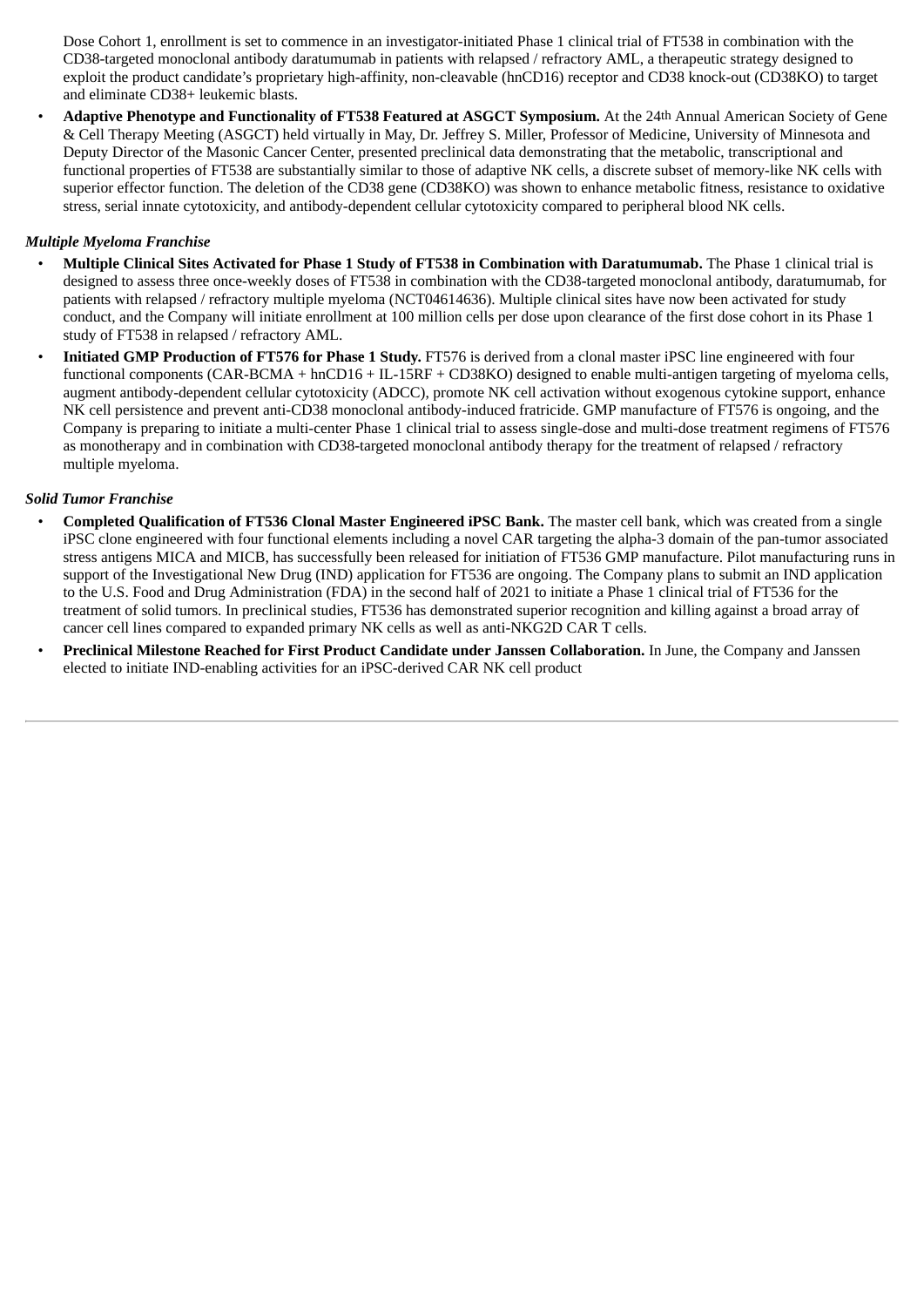candidate incorporating a Janssen proprietary antigen binding domain that targets an antigen expressed on certain solid tumors, triggering the payment of a milestone fee to the Company from Janssen under the collaboration. Janssen maintains an option to develop and commercialize the iPSC-derived CAR NK cell product candidate in all territories of the world, with the Company retaining the option to co-commercialize the product candidate in the United States.

# *Other Corporate Highlights*

- **Appointed Dr. Mark Plavsic as Chief Technical Officer.** Dr. Plavsic brings to the Company over 20 years of broad technical excellence in global biopharmaceutical operations, having led teams in the commercial-scale cGMP manufacture and distribution, as well as the clinical-stage process, assay, and formulation development, of complex biologics. Mark will oversee the Company's manufacturing, technical, and supply chain operations.
- **Appointed Dr. Yuan Xu to its Board of Directors**. Dr. Xu has over 25 years of discovery, development, manufacturing, and commercial experience in the global biopharmaceuticals business, most recently serving as the Chief Executive Officer and Board Member of Legend Biotech Corporation, where she led the company's efforts in advancing *ciltacabtagene autoleucel* (cilta-cel) from proof-of-concept in 2018 to BLA preparation in 2020.

# *Second Quarter 2021 Financial Results*

- **Cash & Investment Position:** Cash, cash equivalents and investments as of June 30, 2021 were \$845.1 million.
- **Total Revenue:** Revenue was \$13.4 million for the second quarter of 2021, which was derived from the Company's collaborations with Janssen and Ono Pharmaceutical.
- **R&D Expenses:** Research and development expenses were \$48.0 million for the second quarter of 2021, which includes \$8.6 million of non-cash stock-based compensation expense.
- **G&A Expenses:** General and administrative expenses were \$12.2 million for the second quarter of 2021, which includes \$4.6 million of non-cash stock-based compensation expense.
- **Shares Outstanding:** Common shares outstanding were 94.3 million, and preferred shares outstanding were 2.8 million, as of June 30, 2021. Each preferred share is convertible into five common shares.

# **Today's Conference Call and Webcast**

The Company will conduct a conference call today, Wednesday, August 4, 2021 at 5:00 p.m. ET to review financial and operating results for the quarter ended June 30, 2021. In order to participate in the conference call, please dial please dial 800-773-2954 (toll free) or 847-413- 3731 (toll) and refer to conference ID 50196101. The live webcast can be accessed under "Events & Presentations" in the Investors section of the Company's website at www.fatetherapeutics.com. The archived webcast will be available on the Company's website beginning approximately two hours after the event.

# **About Fate Therapeutics' iPSC Product Platform**

The Company's proprietary induced pluripotent stem cell (iPSC) product platform enables mass production of off-the-shelf, engineered, homogeneous cell products that can be administered with multiple doses to deliver more effective pharmacologic activity, including in combination with other cancer treatments. Human iPSCs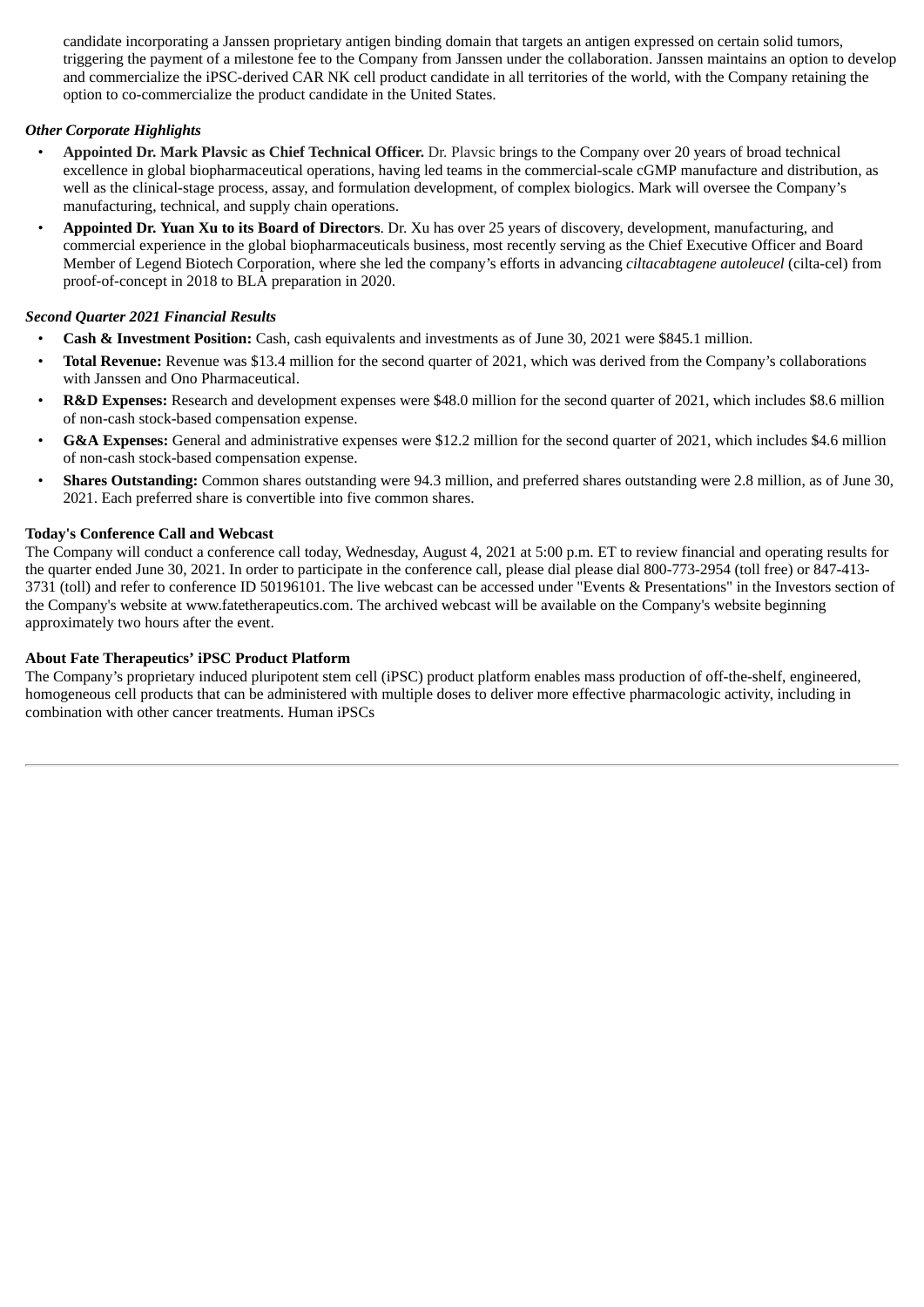possess the unique dual properties of unlimited self-renewal and differentiation potential into all cell types of the body. The Company's firstof-kind approach involves engineering human iPSCs in a one-time genetic modification event and selecting a single engineered iPSC for maintenance as a clonal master iPSC line. Analogous to master cell lines used to manufacture biopharmaceutical drug products such as monoclonal antibodies, clonal master iPSC lines are a renewable source for manufacturing cell therapy products which are well-defined and uniform in composition, can be mass produced at significant scale in a cost-effective manner, and can be delivered off-the-shelf for patient treatment. As a result, the Company's platform is uniquely capable of overcoming numerous limitations associated with the production of cell therapies using patient- or donor-sourced cells, which is logistically complex and expensive and is subject to batch-to-batch and cell-tocell variability that can affect clinical safety and efficacy. Fate Therapeutics' iPSC product platform is supported by an intellectual property portfolio of over 350 issued patents and 150 pending patent applications.

#### **About FT516**

FT516 is an investigational, universal, off-the-shelf natural killer (NK) cell cancer immunotherapy derived from a clonal master induced pluripotent stem cell (iPSC) line engineered to express a novel high-affinity 158V, non-cleavable CD16 (hnCD16) Fc receptor, which has been modified to prevent its down-regulation and to enhance its binding to tumor-targeting antibodies. CD16 mediates antibody-dependent cellular cytotoxicity (ADCC), a potent anti-tumor mechanism by which NK cells recognize, bind and kill antibody-coated cancer cells. ADCC is dependent on NK cells maintaining stable and effective expression of CD16, which has been shown to undergo considerable downregulation in cancer patients. In addition, CD16 occurs in two variants, 158V or 158F, that elicit high or low binding affinity, respectively, to the Fc domain of IgG1 antibodies. Numerous clinical studies with FDA-approved tumor-targeting antibodies, including rituximab, trastuzumab and cetuximab, have demonstrated that patients homozygous for the 158V variant, which is present in only about 15% of patients, have improved clinical outcomes. FT516 is being investigated in a multi-dose Phase 1 clinical trial as a monotherapy for the treatment of acute myeloid leukemia and in combination with CD20-targeted monoclonal antibodies for the treatment of advanced B-cell lymphoma (NCT04023071). Additionally, FT516 is being investigated in a multi-dose Phase 1 clinical trial in combination with avelumab for the treatment of advanced solid tumor resistant to anti-PDL1 checkpoint inhibitor therapy (NCT04551885).

#### **About FT596**

FT596 is an investigational, universal, off-the-shelf natural killer (NK) cell cancer immunotherapy derived from a clonal master induced pluripotent stem cell (iPSC) line engineered with three anti-tumor functional modalities: a proprietary chimeric antigen receptor (CAR) optimized for NK cell biology that targets B-cell antigen CD19; a novel high-affinity 158V, non-cleavable CD16 (hnCD16) Fc receptor, which has been modified to prevent its down-regulation and to enhance its binding to tumor-targeting antibodies; and an IL-15 receptor fusion (IL-15RF) that augments NK cell activity. In preclinical studies of FT596, the Company has demonstrated that dual activation of the CAR19 and hnCD16 targeting receptors enhances cytotoxic activity, indicating that multi-antigen engagement may elicit a deeper and more durable response. Additionally, in a humanized mouse model of lymphoma, FT596 in combination with the anti-CD20 monoclonal antibody rituximab showed enhanced killing of tumor cells in vivo as compared to rituximab alone. FT596 is being investigated in a multi-center Phase 1 clinical trial for the treatment of relapsed / refractory B-cell lymphoma as a monotherapy and in combination with rituximab, and for the treatment of relapsed / refractory chronic lymphocytic leukemia (CLL) as a monotherapy and in combination with obinutuzumab (NCT04245722).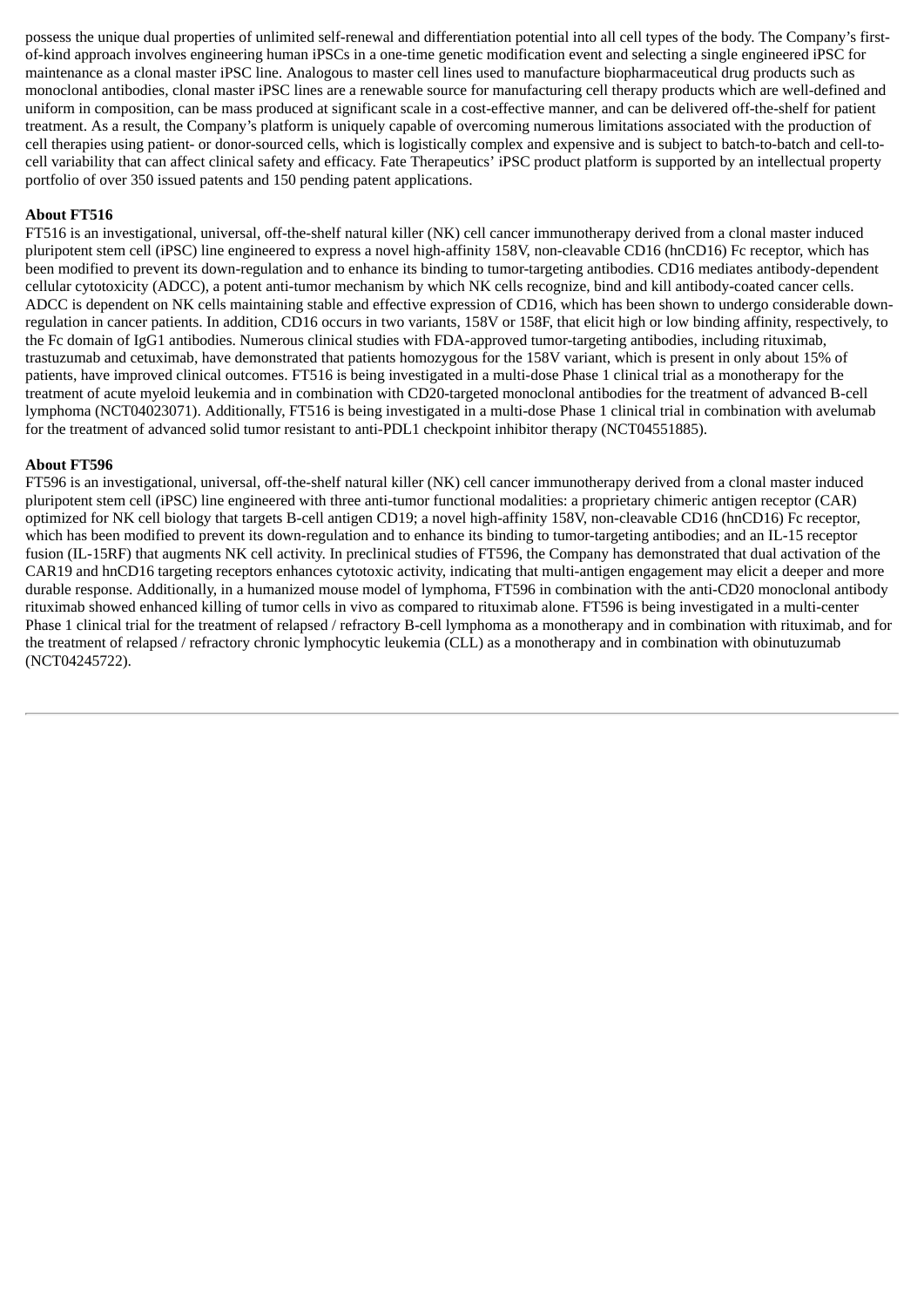# **About FT538**

FT538 is an investigational, universal, off-the-shelf natural killer (NK) cell cancer immunotherapy derived from a clonal master induced pluripotent stem cell (iPSC) line engineered with three functional components: a novel high-affinity 158V, non-cleavable CD16 (hnCD16) Fc receptor, which has been modified to prevent its down-regulation and to enhance its binding to tumor-targeting antibodies; an IL-15 receptor fusion (IL-15RF) that augments NK cell activity; and the deletion of the CD38 gene (CD38KO), which promotes persistence and function in high oxidative stress environments. FT538 is designed to enhance innate immunity in cancer patients, where endogenous NK cells are typically diminished in both number and function due to prior treatment regimens and tumor suppressive mechanisms. In preclinical studies, FT538 has shown superior NK cell effector function, as compared to peripheral blood NK cells, with the potential to confer significant antitumor activity to patients through multiple mechanisms of action. FT538 is being investigated in a multi-dose Phase 1 clinical trial for the treatment of acute myeloid leukemia (AML) and in combination with daratumumab, a CD38-targeted monoclonal antibody therapy, for the treatment of multiple myeloma (NCT04614636).

#### **About FT819**

FT819 is an investigational, universal, off-the-shelf, T-cell receptor (TCR)-less CD19 chimeric antigen receptor (CAR) T-cell cancer immunotherapy derived from a clonal master induced pluripotent stem cell (iPSC) line, which is engineered with the following features designed to improve the safety and efficacy of CAR19 T-cell therapy: a novel 1XX CAR signaling domain, which has been shown to extend T‑cell effector function without eliciting exhaustion; integration of the CAR19 transgene directly into the T‑cell receptor alpha constant (TRAC) locus, which has been shown to promote uniform CAR19 expression and enhanced T‑cell potency; and complete bi-allelic disruption of TCR expression for the prevention of graft-versus-host disease (GvHD). FT819 demonstrated antigen-specific cytolytic activity in vitro against CD19-expressing leukemia and lymphoma cell lines comparable to that of primary CAR T cells, and persisted and maintained tumor clearance in the bone marrow in an in vivo disseminated xenograft model of lymphoblastic leukemia (Valamehr et al. 2020). FT819 is being investigated in a multi-center Phase 1 clinical trial for the treatment of relapsed / refractory B-cell malignancies, including B-cell lymphoma, chronic lymphocytic leukemia, and acute lymphoblastic leukemia (NCT04629729).

#### **About Fate Therapeutics, Inc.**

Fate Therapeutics is a clinical-stage biopharmaceutical company dedicated to the development of first-in-class cellular immunotherapies for patients with cancer. The Company has established a leadership position in the clinical development and manufacture of universal, off-theshelf cell products using its proprietary induced pluripotent stem cell (iPSC) product platform. The Company's immuno-oncology pipeline includes off-the-shelf, iPSC-derived natural killer (NK) cell and T-cell product candidates, which are designed to synergize with wellestablished cancer therapies, including immune checkpoint inhibitors and monoclonal antibodies, and to target tumor-associated antigens using chimeric antigen receptors (CARs). Fate Therapeutics is headquartered in San Diego, CA. For more information, please visit www.fatetherapeutics.com.

#### **Forward-Looking Statements**

This release contains "forward-looking statements" within the meaning of the Private Securities Litigation Reform Act of 1995 including statements regarding the Company's results of operations, financial condition and sufficiency of its cash and cash equivalents to fund its operations, as well as statements regarding the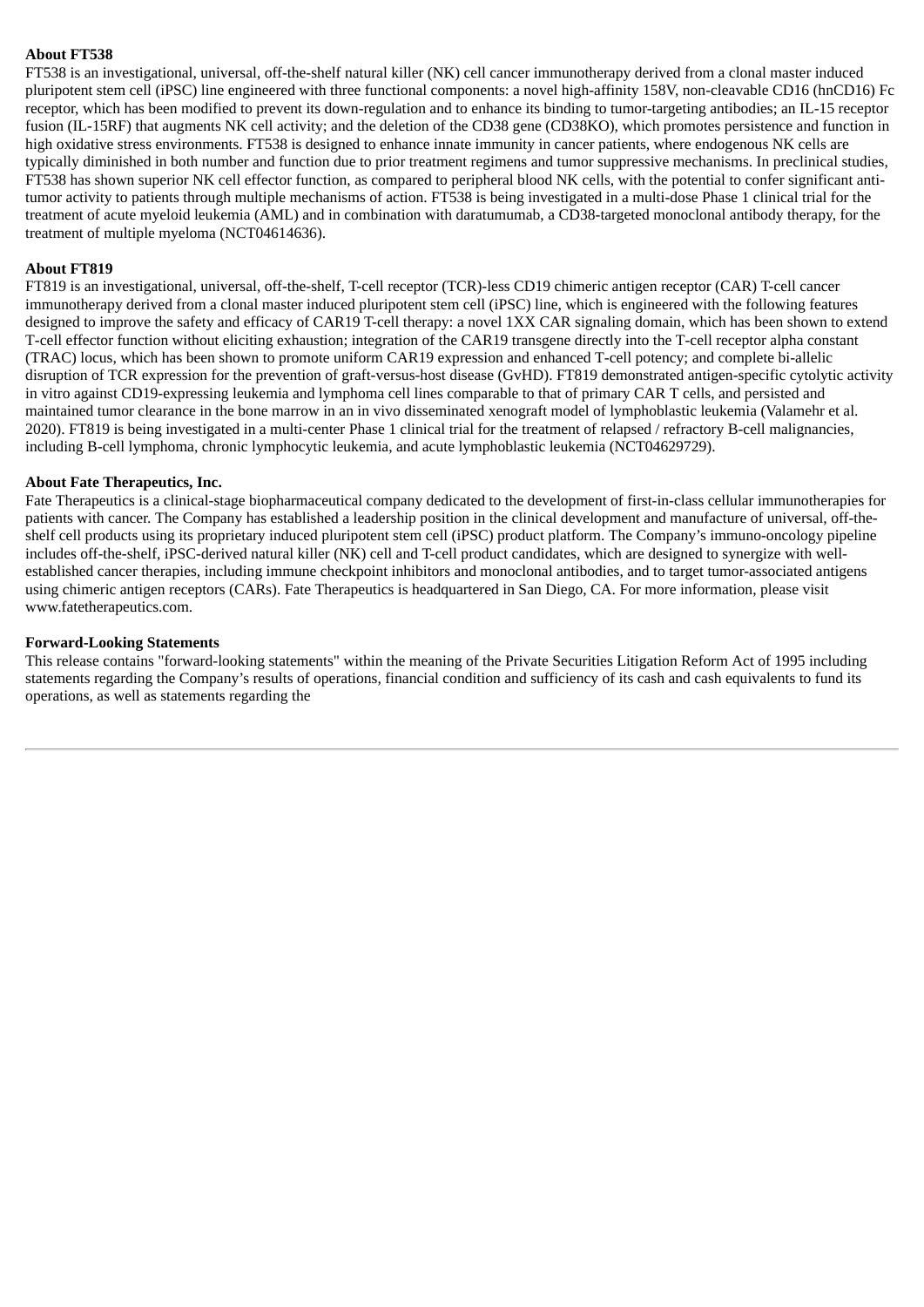advancement of and plans related to its product candidates, clinical studies and preclinical research and development programs, the Company's progress, plans and timelines for the manufacture and clinical investigation of its product candidates, the timing for the Company's receipt of data from its clinical trials and preclinical studies, the initiation of additional clinical trials and additional dose cohorts in ongoing clinical trials of the Company's product candidates and the submission of IND applications for additional programs, the Company's development and regulatory strategy, the therapeutic and market potential of the Company's product candidates, and the parties' rights and obligations under the Company's collaboration agreements. These and any other forward-looking statements in this release are based on management's current expectations of future events and are subject to a number of risks and uncertainties that could cause actual results to differ materially and adversely from those set forth in or implied by such forward-looking statements. These risks and uncertainties include, but are not limited to, the risk that the Company's product candidates may not demonstrate the requisite safety or efficacy to achieve regulatory approval or to warrant further development, the risk that results observed in prior studies of the Company's product candidates, including preclinical studies and clinical trials, will not be observed in ongoing or future studies involving these product candidates, the risk of a delay or difficulties in the manufacturing of the Company's product candidates or in the initiation of, or enrollment of patients in, any clinical studies, the risk that the Company may cease or delay preclinical or clinical development of any of its product candidates for a variety of reasons (including requirements that may be imposed by regulatory authorities on the initiation or conduct of clinical trials, the amount and type of data to be generated, or otherwise to support regulatory approval, difficulties or delays in patient enrollment and continuation in the Company's ongoing and planned clinical trials, difficulties in manufacturing or supplying the Company's product candidates for clinical testing, and any adverse events or other negative results that may be observed during preclinical or clinical development), risks related to the impact of the COVID-19 pandemic on various aspects of the Company's business and operations, including its ability to initiate, conduct and complete its clinical trials, and the risk that the Company's expenditures may exceed current expectations for a variety of reasons. For a discussion of other risks and uncertainties, and other important factors, any of which could cause the Company's actual results to differ from those contained in the forward-looking statements, see the risks and uncertainties detailed in the Company's periodic filings with the Securities and Exchange Commission, including but not limited to the Company's most recently filed periodic report, and from time to time in the Company's press releases and other investor communications. Fate Therapeutics is providing the information in this release as of this date and does not undertake any obligation to update any forward-looking statements contained in this release as a result of new information, future events or otherwise.

#### **Availability of Other Information about Fate Therapeutics, Inc.**

Investors and others should note that the Company routinely communicates with investors and the public using its website (www.fatetherapeutics.com) and its investor relations website (ir.fatetherapeutics.com) including, without limitation, through the posting of investor presentations, SEC filings, press releases, public conference calls and webcasts on these websites. The information posted on these websites could be deemed to be material information. As a result, investors, the media, and others interested in Fate Therapeutics are encouraged to review this information on a regular basis. The contents of the Company's website, or any other website that may be accessed from the Company's website, shall not be deemed incorporated by reference in any filing under the Securities Act of 1933, as amended.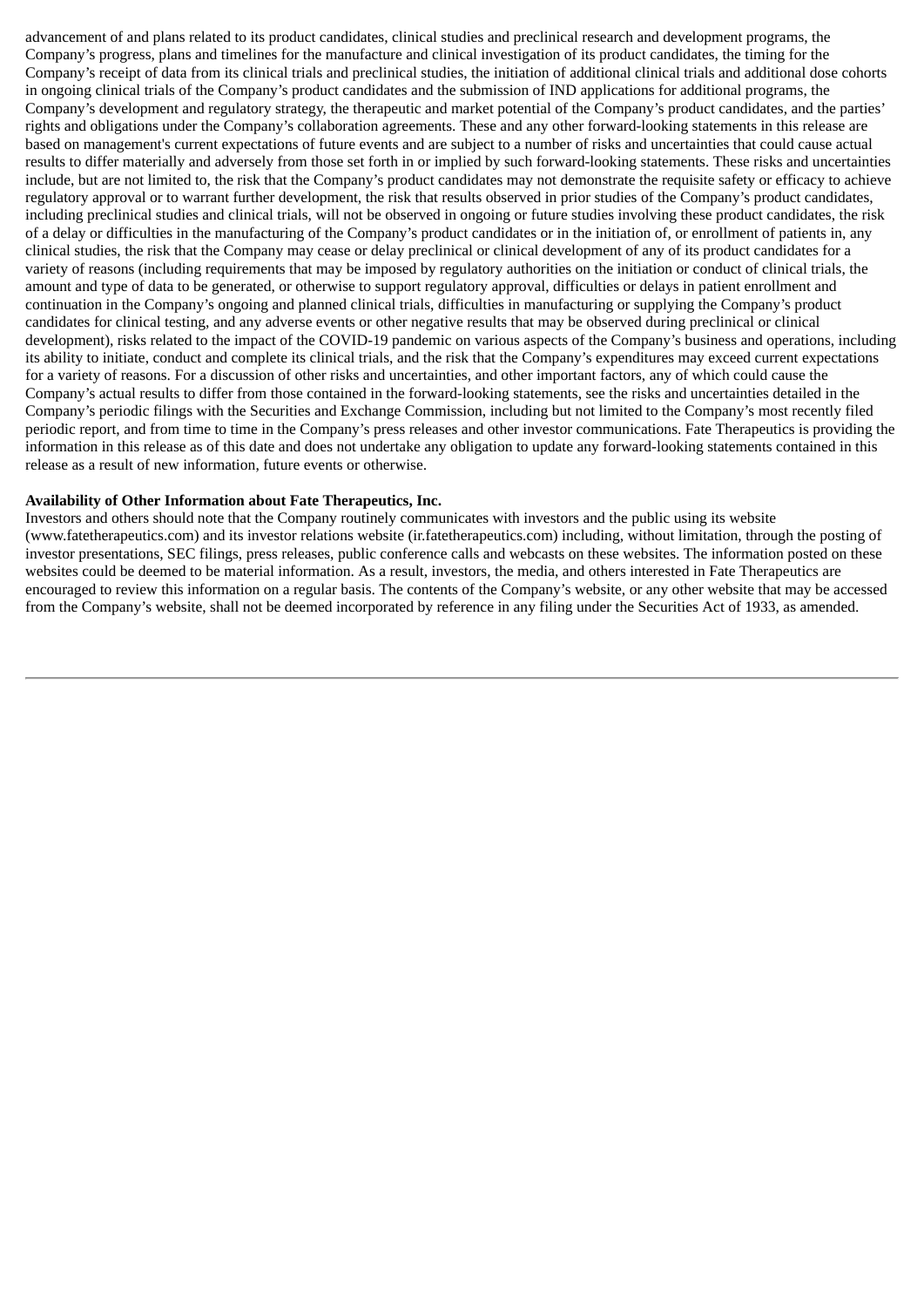## **Condensed Consolidated Statements of Operations and Comprehensive Loss (in thousands, except share and per share data) (unaudited)**

|                                                                                           | <b>Three Months Ended</b> |                 |               | <b>Six Months Ended</b> |                 |                 |            |            |
|-------------------------------------------------------------------------------------------|---------------------------|-----------------|---------------|-------------------------|-----------------|-----------------|------------|------------|
|                                                                                           |                           | <b>June 30,</b> |               |                         | <b>June 30,</b> |                 |            |            |
|                                                                                           |                           | 2021            |               | 2020                    |                 | 2021            |            | 2020       |
| <b>Collaboration revenue</b>                                                              | \$                        | 13,412          | <sup>\$</sup> | 5,465                   | \$              | 24,552          | -\$        | 7,980      |
| Operating expenses:                                                                       |                           |                 |               |                         |                 |                 |            |            |
| Research and development                                                                  |                           | 48,023          |               | 26,669                  |                 | 92,873          |            | 55,947     |
| General and administrative                                                                |                           | 12,168          |               | 7,503                   |                 | 24,668          |            | 15,232     |
| Total operating expenses                                                                  |                           | 60,191          |               | 34,172                  |                 | 117,541         |            | 71,179     |
| Loss from operations                                                                      |                           | (46, 779)       |               | (28, 707)               |                 | (92, 989)       |            | (63, 199)  |
| Other income (expense):                                                                   |                           |                 |               |                         |                 |                 |            |            |
| Interest income                                                                           |                           | 346             |               | 635                     |                 | 723             |            | 1,607      |
| Change in fair value of stock price<br>appreciation milestones                            |                           | (8,700)         |               |                         |                 | (7,956)         |            |            |
| Total other income (expense), net                                                         |                           | (8, 354)        |               | 635                     |                 | (7,233)         |            | 1,607      |
| Net loss                                                                                  | \$.                       | (55, 133)       | \$            | (28,072)                | \$              | $(100, 222)$ \$ |            | (61, 592)  |
| Other comprehensive income (loss):                                                        |                           |                 |               |                         |                 |                 |            |            |
| Unrealized gain (loss) on available-for<br>sale securities, net                           |                           | 174             |               | 481                     |                 | (156)           |            | 601        |
| Comprehensive loss                                                                        | \$                        | (54, 959)       | \$            | (27, 591)               | \$              | (100, 378)      | \$         | (60, 991)  |
| Net loss per common share, basic and<br>diluted                                           | \$                        | (0.58)          | \$            | (0.35)                  | \$              | (1.07)          | $\sqrt{3}$ | (0.79)     |
| Weighted-average common shares used<br>to compute basic and diluted net loss<br>per share |                           | 94,326,648      |               | 79,304,627              |                 | 93,881,734      |            | 77,595,795 |
|                                                                                           |                           |                 |               |                         |                 |                 |            |            |